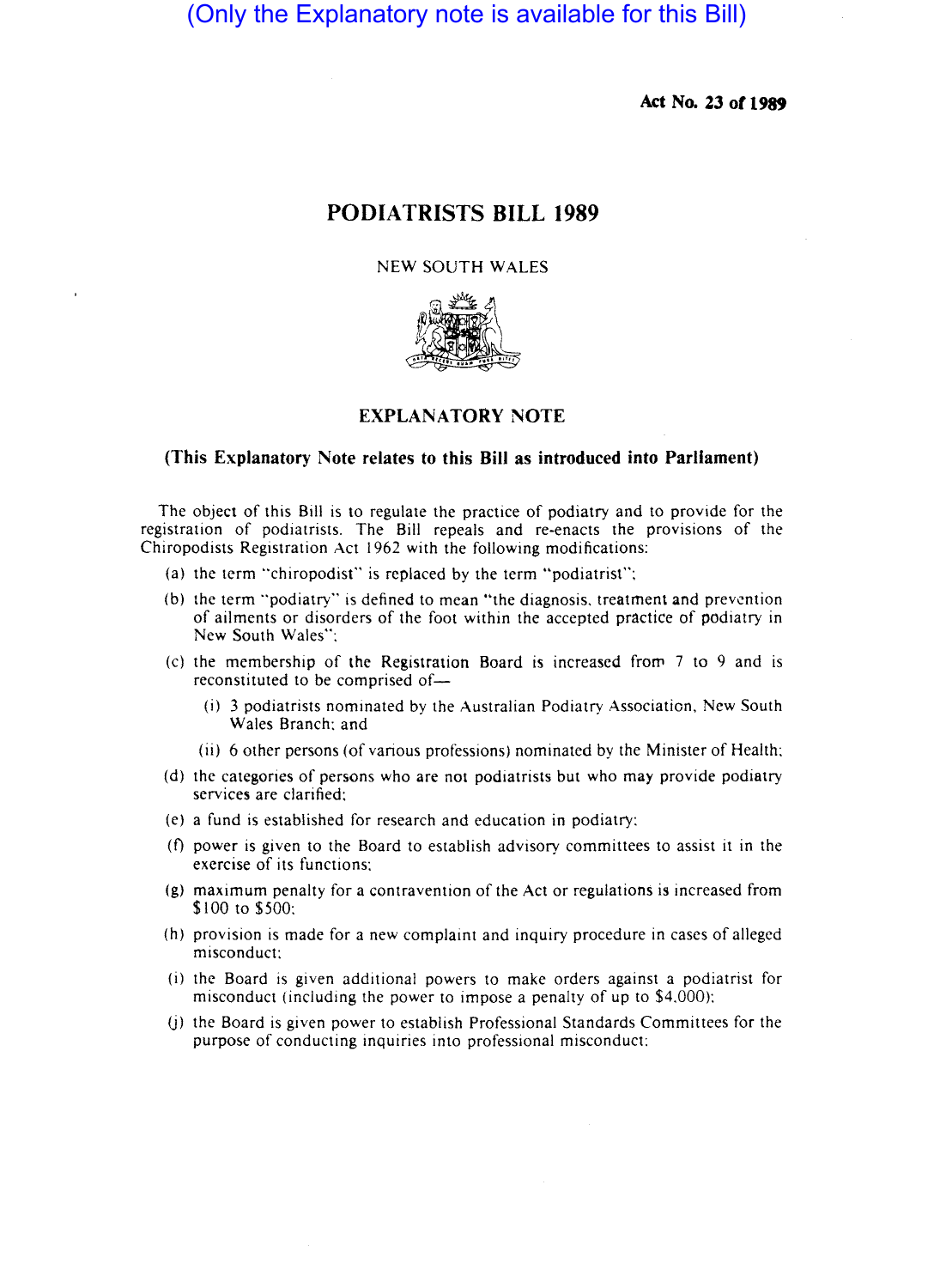(I) numerous modifications of a minor nature are made.

#### PART 1-PRELIMINARY

Clause 1 specifies the short title of the proposed Act.

Clause 2 provides for the commencement of the proposed Act.

Clause 3 defines expressions used in the proposed Act.

## PART 2-REQUIREMENT FOR REGISTRATION

Clause 4 prohibits the practice of podiatry by unregistered persons and exempts certain classes of persons from that prohibition.

#### PART 3-REGISTRATION

Clause 5 specifies the circumstances in which a person is registered as a podiatrist under the Act.

Clause 6 specifies the qualifications required for registration as a podiatrist and sets out the circumstances in which the Board may refuse to register a person.

Clause 7 provides that a person shall not be registered to practise podiatry unless the person has a command of the English language adequate for the conduct of the practice of podiatry.

Clause 8 provides for the provisional registration of podiatrists in certain circumstances.

Clause 9 provides for the establishment of a register of podiatrists.

Clause 10 provides for the payment of a roll fee by registered podiatrists.

Clause 11 provides for the restoration of a name to the register of podiatrists.

Clause 12 provides for the removal of a person's name from the register if that person has died. has ceased to be qualified to be a podiatrist or has ceased to practise podiatry.

#### PART 4-COMPLAINTS AND DISCIPLINARY PROCEEDINGS

Clause 13 enables the Board to establish a professional code of conduct for registered podiatrists.

Clause 14 provides for the making of complaints against podiatrists.

Clause 15 provides for the conduct of inquiries by the Board or a Professional Standards Committee into complaints against podiatrists.

Clause 16 empowers the Board to take certain action in respect of complaints it is satisfied are proved.

Clause 17 requires the Board to provide a written statement of the reasons for a decision under clause 16.

Clause 18 provides for the right to appeal to the District Court against certain decisions of the Board.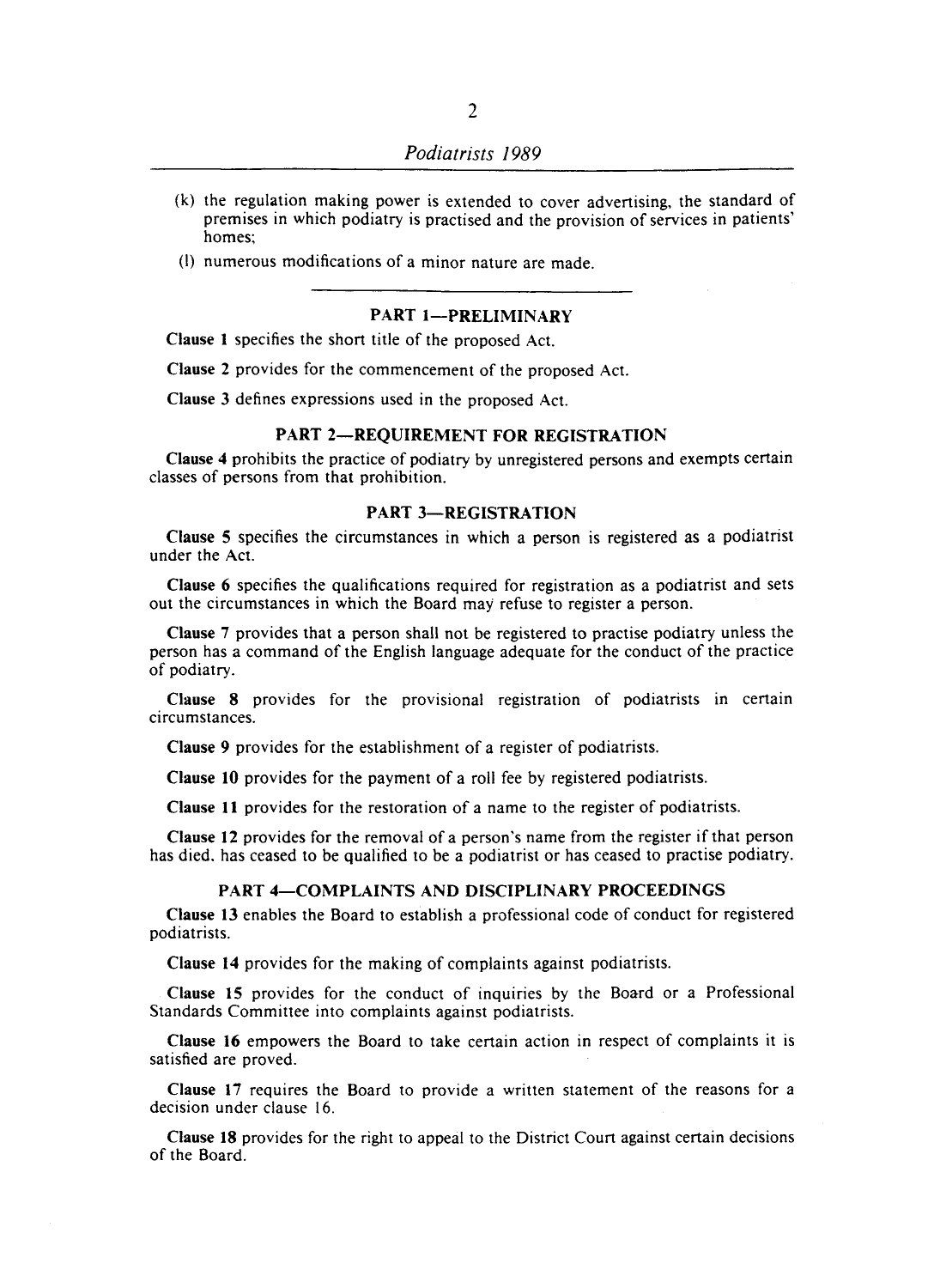*Podiatrists 1989* 

## PART 5-PODIATRISTS REGISTRATION BOARD AND PROFESSIONAL STANDARDS COMMITTEES

Clause 19 constitutes the Podiatrists Registration Board and provides for its membership.

Clause 20 provides for the appointment of a secretary and the other staff of the Board.

Clause 21 empowers the Board to establish Professional Standards Committees.

Clause 22 specifies the matters which the Board may refer to a Professional Standards Committee.

Clause 23 provides that proceedings before a Professional Standards Committee shall be conducted in accordance with the regulations.

Clause 24 provides for decisions by a Professional Standards Committee and the reporting of those decisions to the Board.

## PART 6-MISCELLANEOUS

Clause 25 requires the Board, the President or an authorised member of the Board to provide a written statement of the reasons for certain decisions.

Clause 26 empowers the Board to appoint committees to advise it on the exercise of its functions.

Clause 27 empowers the Board to examine a person on oath or affirmation.

Clause 28 makes it an offence to make a false entry in the register or, by fraud, to procure such an entry or to assert as true before the Board a document which is false.

Clause 29 provides that certain matters need not be proved in proceedings.

Clause 30 provides for certain documents under the hand of the secretary and entries in the register to be evidence in proceedings.

Clause 31 provides for fees collected under the Act to be paid into the Consolidated Fund or the Podiatry Education and Research Account.

Clause 32 establishes an account for education and research in podiatry.

Clause 33 provides for the taking of summary proceedings under the proposed Act and regulations.

Clause 34 provides for the making of regulations under the Act.

Clause 35 repeals the Chiropodists Registration Act 1962.

Clause 36 repeals the Chiropodists Registration Regulations.

Clause 37 is a formal provision giving effect to Schedule 3.

### **SCHEDULES**

Schedule 1 contains provisions relating to the members of the Board.

Schedule 2 contains provisions relating to the procedure of the Board.